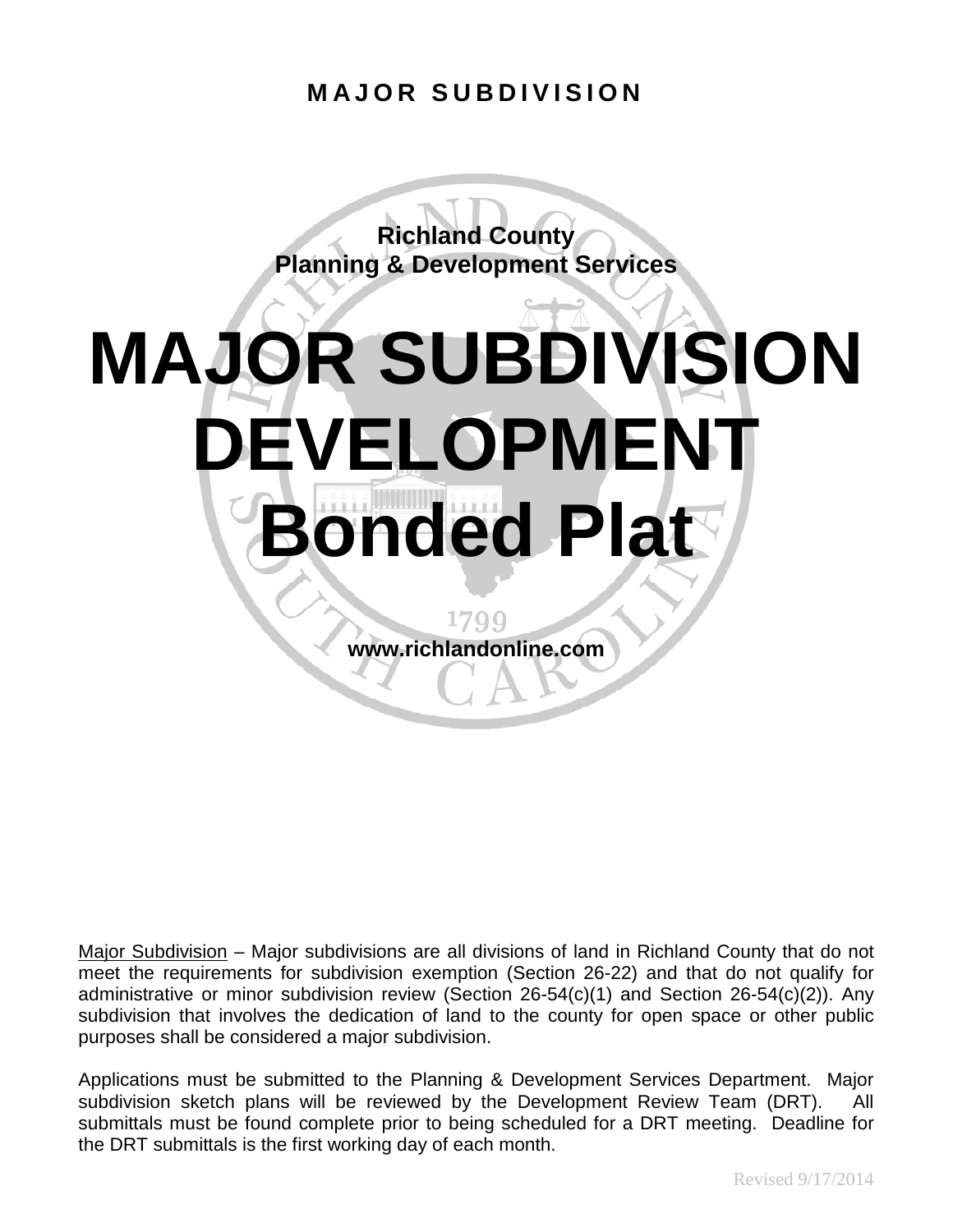

### **Major Subdivision Submittal Checklist BONDED PLAT**

*This checklist must be completed, signed, and submitted with application. ALL ITEMS ON CHECKLIST MUST BE ADDRESSED.* PLEASE PROVIDE SUPPORTING DOCUMENTS OR NOTATIONS JUSTIFYING ITEMS THAT ARE NOT APPLICABLE.<br>ITEMS THAT ARE NOT APPLICABLE.<br>The close Name: Applicant: Applicant: Applicant: Applicant: Applicant: Applica *ITEMS THAT ARE NOT APPLICABLE.*

#### **Project Name:** \_\_\_\_\_\_\_\_\_\_\_\_\_\_\_\_\_\_\_\_\_\_\_\_\_\_\_\_\_\_\_ **Applicant:**

|  |  | Applicant |
|--|--|-----------|

| <b>APPLUGANI</b><br>CHECKLIST                                                                                                                                                                                                                                                                                                                                                                                                                                                                                                                                                 | ப<br>$\Box$                               | <b>Subdivision Review Application</b><br>Ten (10) 24" x 36" signed and sealed bonded plats<br>Two (2) 11" x 17" plats<br>$\Box$ Digital submission on CD to include AutoCAD file in DXF format of the plans, metadata text file and<br>elevation text file<br>$\Box$ DHEC Permit to Construct for water and sewer OR DHEC approval for on-site septic tank and wells<br>(if applicable)                                                                                                                                                                                                                                                                                                                                                                                         |  |  |  |
|-------------------------------------------------------------------------------------------------------------------------------------------------------------------------------------------------------------------------------------------------------------------------------------------------------------------------------------------------------------------------------------------------------------------------------------------------------------------------------------------------------------------------------------------------------------------------------|-------------------------------------------|---------------------------------------------------------------------------------------------------------------------------------------------------------------------------------------------------------------------------------------------------------------------------------------------------------------------------------------------------------------------------------------------------------------------------------------------------------------------------------------------------------------------------------------------------------------------------------------------------------------------------------------------------------------------------------------------------------------------------------------------------------------------------------|--|--|--|
| DESIGNER<br>CHECKLIST                                                                                                                                                                                                                                                                                                                                                                                                                                                                                                                                                         | ப<br>$\Box$<br>ப<br>□<br>□<br>$\Box$<br>ப | Title block with subdivision name and designer information<br>Required map elements to include scale, north arrow, location map, and tax map sheet (TMS)<br>number<br>Property zoning and property boundary lines<br>$\Box$ Project road names, adjacent roads with road name and right-of-way width<br>Adjacent owners and parcel numbers (TMS numbers)<br>Lot numbers<br>$\Box$ Lot sizes<br>Current flood statement identifying the Flood Insurance Rate Map (FIRM) panel, flood zones and<br>boundaries<br>$\Box$ Engineer's cost estimate, sealed and signed by engineer (can be submitted directly to Public Works)<br>$\Box$ Statement of Conditions (can be submitted directly to Public Works)<br>Letter of Credit or Bond (can be submitted directly to Public Works) |  |  |  |
| Date:<br>Applicant:                                                                                                                                                                                                                                                                                                                                                                                                                                                                                                                                                           |                                           |                                                                                                                                                                                                                                                                                                                                                                                                                                                                                                                                                                                                                                                                                                                                                                                 |  |  |  |
| <b>Development Review Committee</b><br><b>Use Only Below</b>                                                                                                                                                                                                                                                                                                                                                                                                                                                                                                                  |                                           |                                                                                                                                                                                                                                                                                                                                                                                                                                                                                                                                                                                                                                                                                                                                                                                 |  |  |  |
|                                                                                                                                                                                                                                                                                                                                                                                                                                                                                                                                                                               |                                           | Application is <b>COMPLETE</b> and is <b>ACCEPTED</b> for Plan Review.                                                                                                                                                                                                                                                                                                                                                                                                                                                                                                                                                                                                                                                                                                          |  |  |  |
|                                                                                                                                                                                                                                                                                                                                                                                                                                                                                                                                                                               | 1<br>2.<br>3.                             | Application is <b>NOT</b> complete and is <b>DENIED</b> for Plan Review for the following<br>reasons:                                                                                                                                                                                                                                                                                                                                                                                                                                                                                                                                                                                                                                                                           |  |  |  |
|                                                                                                                                                                                                                                                                                                                                                                                                                                                                                                                                                                               |                                           |                                                                                                                                                                                                                                                                                                                                                                                                                                                                                                                                                                                                                                                                                                                                                                                 |  |  |  |
| Staff:                                                                                                                                                                                                                                                                                                                                                                                                                                                                                                                                                                        |                                           | Date:<br><u> 1999 - Johann Harry Harry Harry Harry Harry Harry Harry Harry Harry Harry Harry Harry Harry Harry Harry Harry</u>                                                                                                                                                                                                                                                                                                                                                                                                                                                                                                                                                                                                                                                  |  |  |  |
| DISCLAIMER: This is not to be construed as containing all items, documents, or written information to be addressed or required by<br>the Richland County Land Development Code (Chapter 26 of the Richland County Code of Ordinances) and/or other Richland County<br>ordinances and laws. Project submittals that are mailed to Richland County are subject to the same review process and requirements<br>as projects that are hand-delivered. Richland County does not assume responsibility for projects that are considered incomplete and<br>not picked up as required. |                                           |                                                                                                                                                                                                                                                                                                                                                                                                                                                                                                                                                                                                                                                                                                                                                                                 |  |  |  |

# **Development Review Committee Use Only Below** Application is **COMPLETE** and is **ACCEPTED** for Plan Review. Application is **NOT** complete and is **DENIED** for Plan Review for the following reasons: 1. 2. 3. **Designer Contacted By: \_\_\_\_\_\_\_\_\_\_\_\_\_\_\_\_\_\_\_\_\_\_\_\_\_\_\_\_ Date: \_\_\_\_\_\_\_\_\_\_\_\_\_\_\_\_\_\_\_\_\_** Staff: **Contained Act 2012 Contained Act 2012 Contained Act 2013 Contained Act 2013**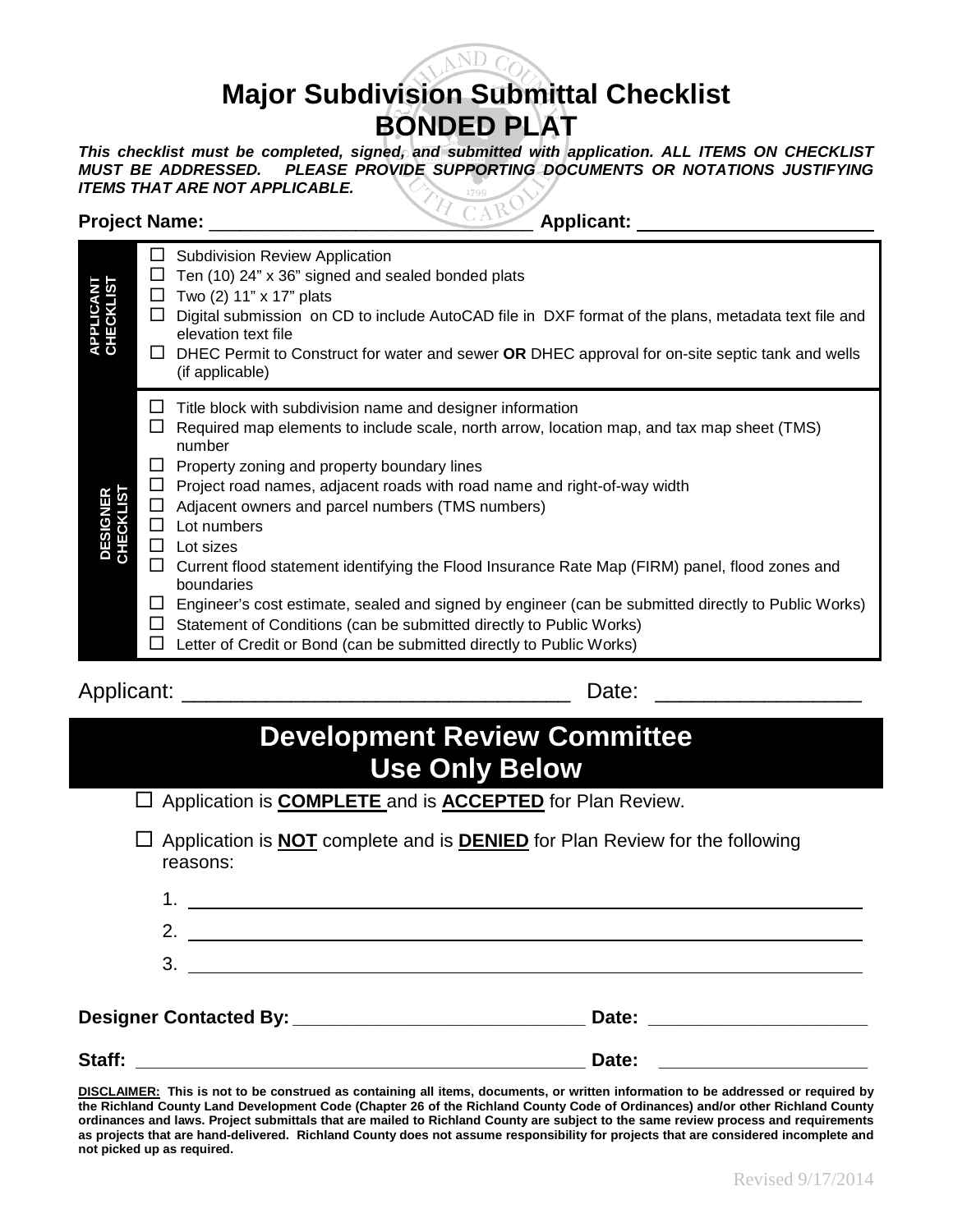

Planning & Development Services 2020 Hampton Street, 1<sup>st</sup> Floor · Columbia, SC 29204 Phone: 803-576-2180 • Fax: 803-576-2182

## SUBDIVISION REVIEW APPLICATION

(Please type or write clearly – illegible applications will be returned)

| Tax Map Sheet (TMS) Number(s): ______________________Total Number of Lots: ___________________________________ |  |                               |
|----------------------------------------------------------------------------------------------------------------|--|-------------------------------|
|                                                                                                                |  |                               |
|                                                                                                                |  |                               |
|                                                                                                                |  |                               |
|                                                                                                                |  |                               |
|                                                                                                                |  |                               |
| <b>Minor Subdivision Plan</b>                                                                                  |  | <b>Major Subdivision Plan</b> |
| Sketch Plan                                                                                                    |  | <b>Sketch Plan</b>            |
| <b>Preliminary Plan</b>                                                                                        |  | <b>Preliminary Plan</b>       |
| Final/Bonded Plat                                                                                              |  | Final/Bonded Plat             |

If the applicant is someone other than the property owner of record in the Assessor's Office, the applicant must include a copy of the "Owner Authorization Form" which authorizes the applicant to apply for review on his/her behalf.

#### **Certification**

I hereby certify that I have read this application and the information supplied herein is true and correct to the best of my knowledge. I agree to comply with all applicable County Ordinances and State Laws related to land development. I am the property owner, or have received the owner's written authorization to act as his agent regarding this matter. I understand that falsifying any information herein may result in nullification of this request and/or appropriate legal remedies.